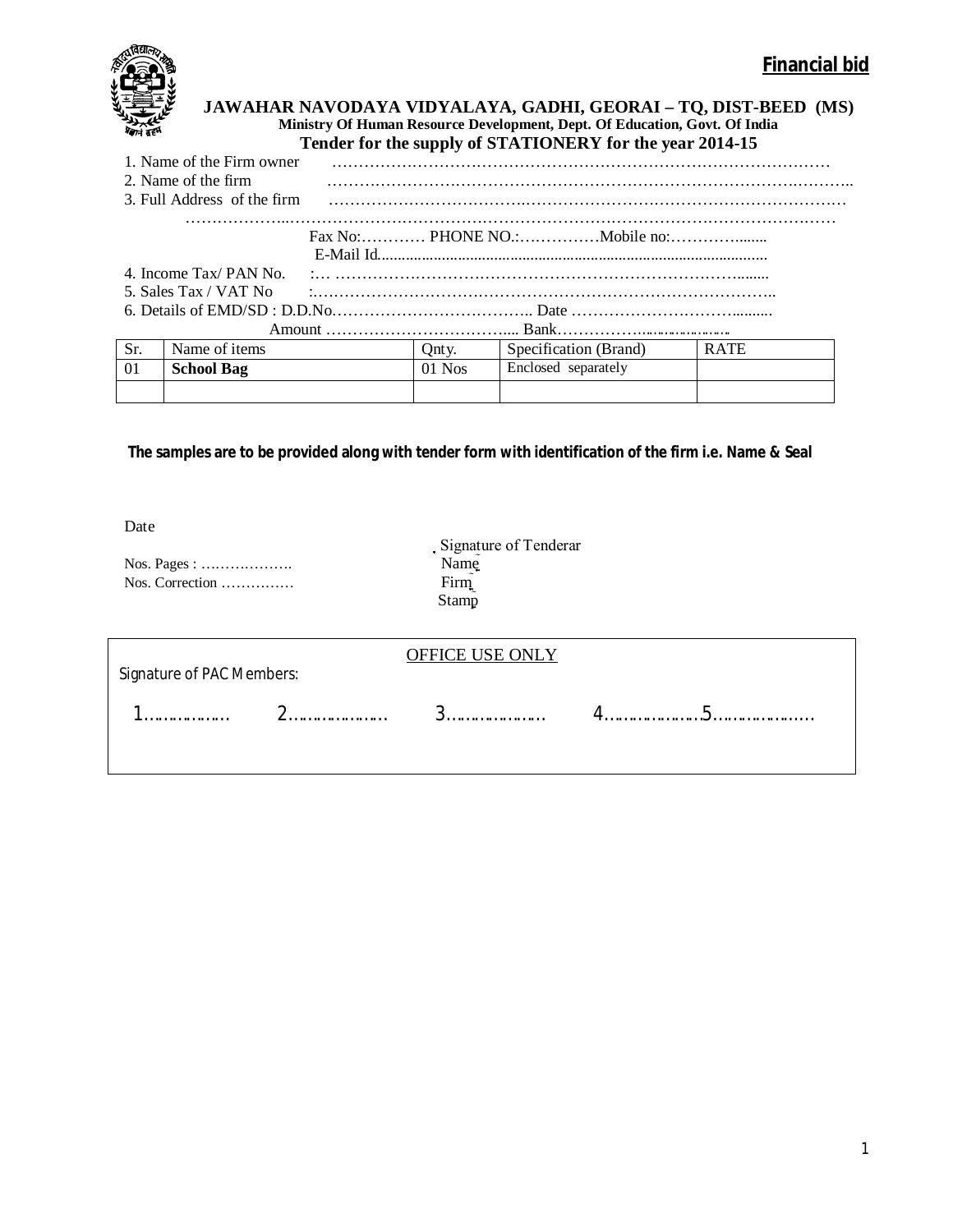# **SPECIFICATIONS OF SCHOOL BAG**

## **1. SCOPE**

This standard covers the requirements for bags, used by school students for carrying books, writing material, and drawing instruments etc.

## **2. SHAPE, DIMENSIONS & TECHNICAL SPECIFICATION**

2.1 The shape and dimensions of the school bag shall be as shown in Fig.1.

2.2 Design & specifications of School bag

- Students school bag nylon royal blue colour with black straps & piping
- Bag, horizontal in shape, made of nylon matty 600 denier laminated with PVC & lined/reinforced with plastic sheet, dirt resistant and waterproof with zipper fastening at the top.
- Padded shoulder straps (width 6cm,thickness 3 mm) With an adjustable attachment of soft nylon (width 2.5cm) securely sewn on the base of the bag.
- Back & front seams reinforced with plastic piping to maintain the shape of the bag.
- One front pocket approximate size 23X27 cm with zipper closure.
- The length of back strap shall be adjustable by means of a buckle as shown in Fig. 1
- Adjustable side strap with buckle 25 mm width
- Handle on the top with PU foam cushion inside 25 mm width

#### **3. MATERIAL**

3.1 The various components of the school bag shall be made from the materials specified in Table 1.

#### **4. MANUFACTURING, WORKMANSHIP AND FINISH**

4.1 The school bag shall be made from three pieces of material, that is, front, back and gusset.

4.2 The front portion shall be provided with a pocket of size 23x27cm with gusset of 4 cm for articles used in school as shown in Fig. 1. The shape of the pocket should be such as to provide sufficient space for keeping lunch-box, pencil box, instrument box, etc.

4.3 The bag shall be provided at all seams with plastic piping and self material including the pocket, top edges and the sides as shown in Fig. 1. The piping shall be of the self material specified in Table 1.

4.4 The school bag shall be assembled ' lock stitch' or 'chain stitch' regulated to give 6 to 8 stitches per 25 mm. All ends shall be securely fastened, off and loose threads properly trimmed.

4.5 Two buckles with straps shall be provided in the bag for closure as shown in Fig. 1.

4.6 The bag shall be neatly finished with straight and parallel rows of stitching, where required.

4.7 The ends of buckles loops, side back and buckle straps shall be properly tacked with the rows of stitches as shown in fig. 1.

4.8 Bags will have two compartments & for separation adequate plastic material of minimum 2 mm thickness will be used duly bound with piping tape.

4.9 The inner side of the front panel of the bag shall also be lined with coated synthetic cloth in addition with reinforcement material.

| <b>SI</b> | <b>COMPONENTS</b>         |    |  | <b>MATERIAL</b>                                              |
|-----------|---------------------------|----|--|--------------------------------------------------------------|
| (1)       |                           | 2) |  | (3)                                                          |
|           | Fabric i.e. Body, pockets |    |  | Dirt resistant, waterproof, nylon 600 denier PVC Coated      |
|           | etc.                      |    |  | fabric weight 500 gm/sq mtr. Breaking strength(minimum       |
|           |                           |    |  | warp-100 kgs, weft-50 kgs, tearing strength-7 kg, proofing   |
|           |                           |    |  | content per sq mtr(minimum)-375 gms, weight of basic         |
|           |                           |    |  | fabric i.e. nylon fabric 600 denier per sq mtr(min)-125 gms. |
|           |                           |    |  | Colour fastness to rating 4 & above                          |

**TABLE 1 : MATERIAL FOR COMPONENTS OF SCHOOL BAG**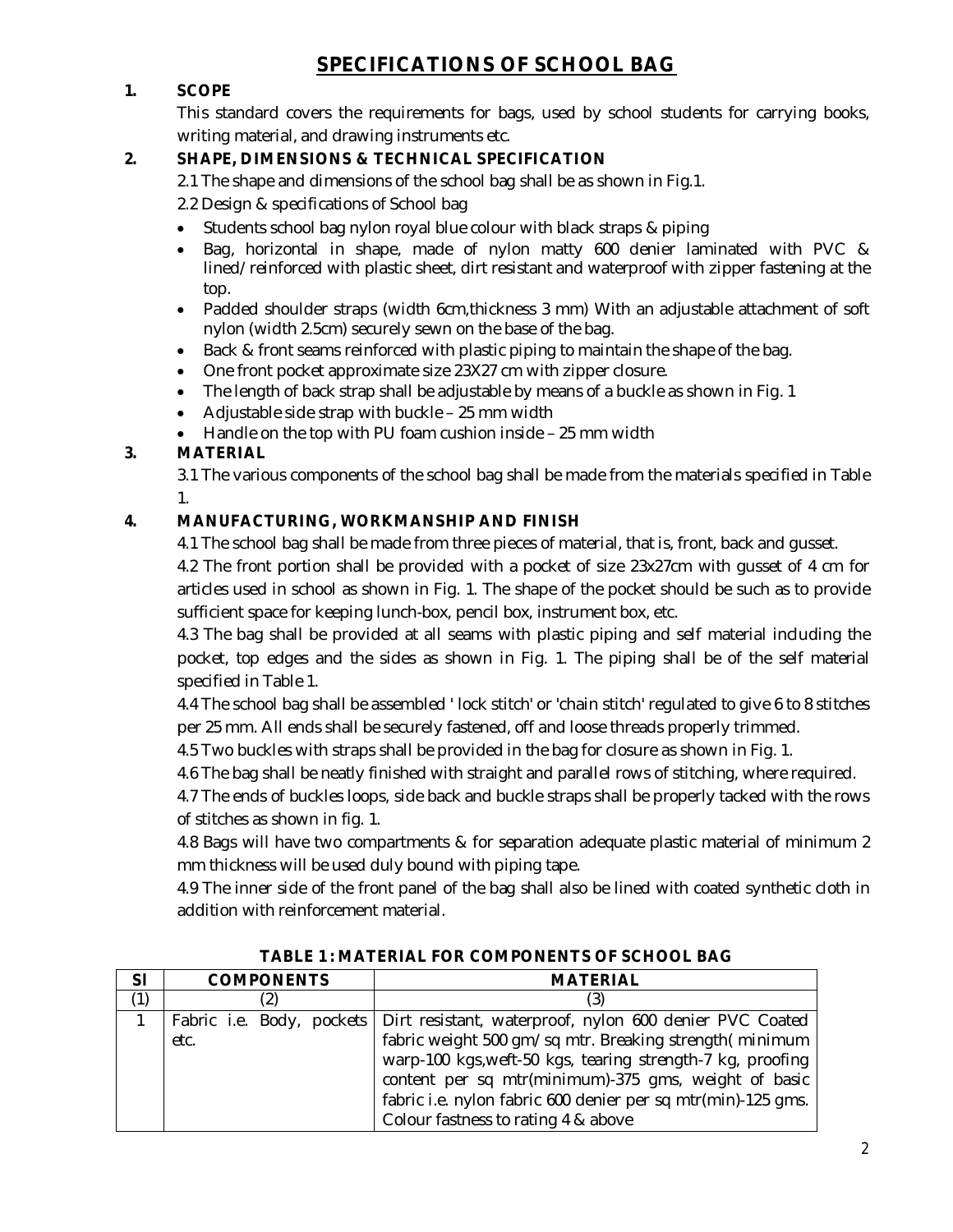| 2(a) | Polypropylene<br>straps                                                               | Padded nylon material 1 cm thickness 25mm wide               |  |  |  |  |
|------|---------------------------------------------------------------------------------------|--------------------------------------------------------------|--|--|--|--|
|      | 25mm                                                                                  | synthetic tape                                               |  |  |  |  |
| 2(b) | Polypropylene strap 38 mm                                                             | 38mm wide Polypropylene tape                                 |  |  |  |  |
| 3.   | Piping                                                                                | Plastic of best quality to maintain shape of the bag. Piping |  |  |  |  |
|      |                                                                                       | should be covered with PVC coated nylon fabric 600 denier.   |  |  |  |  |
| 4.   | <b>Buckles</b>                                                                        | Plastic which can bear & impact of at least 5 kg weight      |  |  |  |  |
| 5.   | Sewing thread for body                                                                | Sewing nylon 145 dtex X 3, IS 9543-1980, Variety No. 5 any   |  |  |  |  |
|      | and straps                                                                            | colour matching to the body-colour & colour fastness to      |  |  |  |  |
|      | rating 4 & above                                                                      |                                                              |  |  |  |  |
| 6.   | Sewing nylon 145 dtex X 3, IS 9543-1980, Variety No. 5 of<br>Sewing thread for piping |                                                              |  |  |  |  |
|      | same colour of piping colour fastness to rating 4 & above.                            |                                                              |  |  |  |  |
| 7.   | Stitching                                                                             | Double stitching threaded quality suitable for material      |  |  |  |  |
|      | specified. All material edges to be tucked & stretched to                             |                                                              |  |  |  |  |
|      |                                                                                       | prevent fraying.                                             |  |  |  |  |
| 8.   | Bottle case                                                                           | Synthetic net and elastic tape                               |  |  |  |  |
| 9.   | Zipper (fastener) with 2                                                              | Toothed edges of plastic with metal sliding tabs (Best       |  |  |  |  |
|      | nos. sliding tabs                                                                     | Quality)                                                     |  |  |  |  |
| 10.  | Handle                                                                                | Soft nylon width 2.5 cm                                      |  |  |  |  |
| 11.  | Colour                                                                                | Royal blue for all construction material including plastic   |  |  |  |  |
|      |                                                                                       | & reinforcement material,<br>piping<br>separator<br>for      |  |  |  |  |
|      |                                                                                       | compartment & lining material black.                         |  |  |  |  |

|                                         | load<br><b>Breaking</b><br>widthx20cm)<br>(min<br>$\overline{\phantom{0}}$<br><u>kg)</u> | (full   Mass per 100 meter in Gms)<br>(max) |
|-----------------------------------------|------------------------------------------------------------------------------------------|---------------------------------------------|
| * Strap (25mm wide Polypropylene tape)  | 325                                                                                      | 1700                                        |
| ** Strap (38mm wide Polypropylene tape) | 550                                                                                      | 2400                                        |

#### **5. SIZE OF THE SCHOOL BAG-**

| <b>Size</b>   |     |     |     |     |            |
|---------------|-----|-----|-----|-----|------------|
|               | mm. | mm. | mm. | mm. | mm.        |
| <b>Small</b>  | 330 | 230 |     |     | 260        |
| <b>Medium</b> | 360 | 260 | 10  | 80  | 280        |
| Large         | 380 | 280 | .40 | റാ  | າດ<<br>ر ر |

The sizes shall be as per the figure 1

#### **Design and Dimension of School Bag** –

School bag rucksack style made of PVC coated dirt resistant & waterproof nylon fabric 600 denier (as mentioned in Table 1) with zipper/fastener having two compartments as shown in Fig 1. One Pair of padded shoulder strap (width-6cm each, foam thickness-3mm) with an adjustable attachment of buckle (width 25mm), padded shoulder straps should be reinforced at the top with 38 mm polypropylene tape as shown in figure-1, one strap of polypropylene tape with foam width 25mm used as handle to be provided on to of the bag as shown in figure-1. ). Back & front seams of the bag and pocket at front are to be re-inforced with plastic piping to maintain shape of the bag. One front pocket of size 23x27cm with zipper/fastener for closure to be provided on front as shown in Fig 1. The width of gusset of the pocket should be 4cm. One pouch pocket at gusset of school bag of self material and synthetic netting cloth with elastic at top shall be provided for carrying water bottle.

#### **6. SAMPLING**

**6.1** In case of Test, Samples shall be drawn in four sets or as required by concerned laboratory / agency by giving the serial numbers on random basis of the sets supplied, properly sealed in the presence of the bidder's representatives.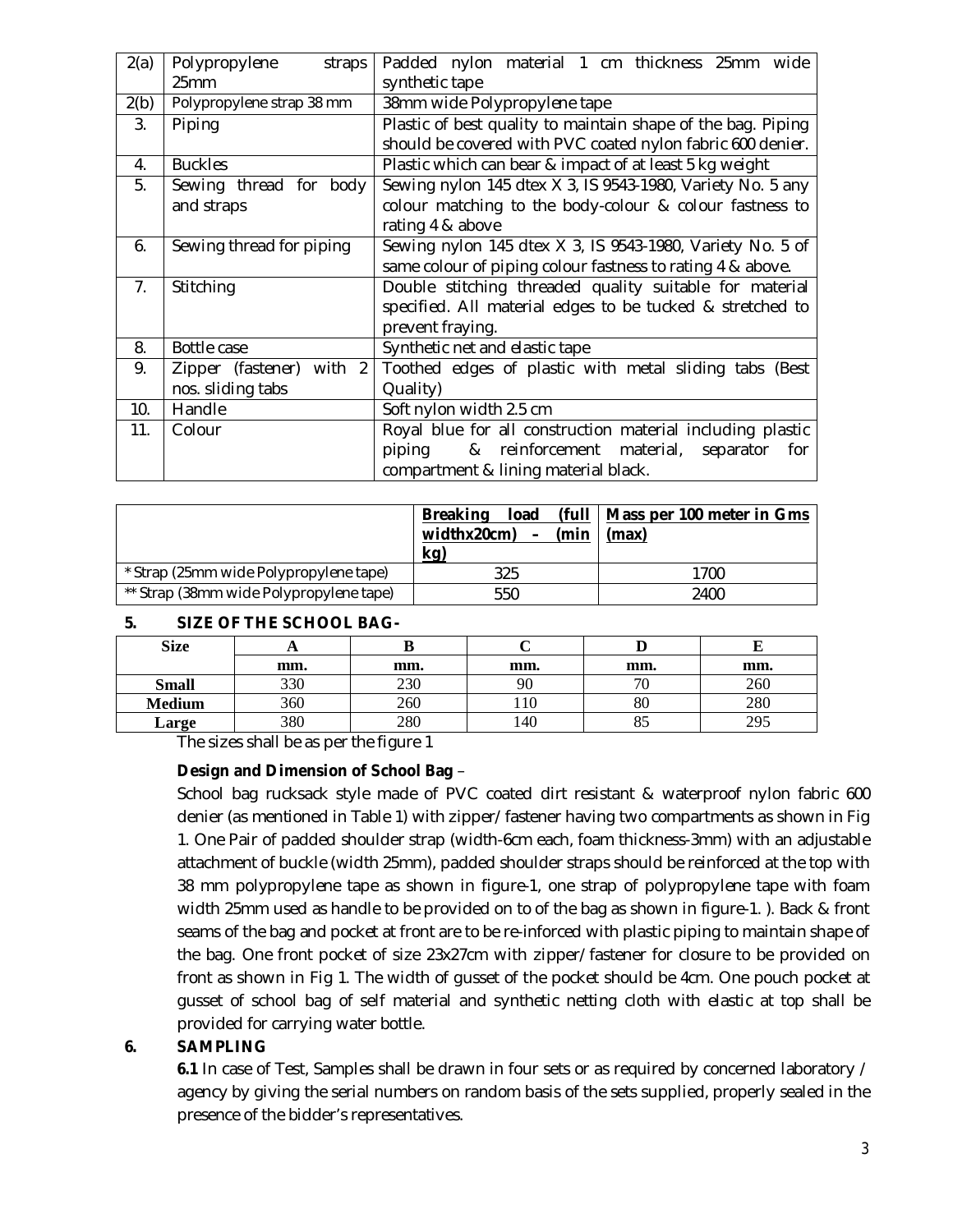## **8. TESTS:-**

**7.1 Drop Test** The school bag shall be fully loaded with books or suitable materials weighing 10 kgs. After filling the specified weight, the bags shall be closed, fastened and hung on pegs at the wall with the help of the back strap. The distance between the floor and the peg shall be 1.0 metre in back strap. The bags shall then be suddenly dropped and this operation shall be repeated ten times. During or after the test the stitches shall not open, the straps & buckles shall not give way or come off the stitched tacks.

**7.2 Snatch Test**- The school bag shall be securely fixed in an inverted position on a rigid support, leaving the strap free for applying the load. The strap shall be suitably harnessed to distribute the load applied over the entire middle portion. A load of 50 N (5 kg) shall be applied suddenly to the strap for a period of 30 seconds. This operation shall be repeated 10 times. The weight may be applied either by means of spring balance or weight suitably placed on a stirrup. During or after the test, the strap shall not have snapped, loosened or come off the stitching.

**Warranty** There shall be a minimum warranty of nine months from the date of supply or six months useful life, whichever is earlier and warranted against any manufacturing defects. Such defected bags shall be removed by the supplier from the office of NVS, as the case may be & bags of given specification would be supplied without extra price.

## **9. MARKING**

School bag, on left hand corner of back of the bag, shall be legibly marked with the following:

- Manufacturer's name or registered trade-mark or code(if any)
- Name / symbol Government & Elementary education department.
- Any other logo/ messages as required shall be screen printed on the pocket in front of bag in 23X27 cm size.

## **10. DIGITAL CODING:**

School bags are to be serially numbered with 15 digit numbering with automatic online numbering machines. The number will consist of state code(I digit)district code( two digit) NVS code (3 digit)year code(two digit)supplier code(2 digit)& serial number of bag( 5 digit). This coding is to be done in a box of 1x7 cm in upper right corner of the bag & will contain micro lettered border with name of the department. The area underneath the numbering box will be printed with special security anti counterfeiting ink which would have taggant codes for verification by machine readable technology using electronic authenticator readers. For verification, samples of such bags with numbering, micro lettering, Machine readable taggant security ink coding having the above properties is to be given within 15 days of supply order. The department with electronic authenticator will verify the samples for above mentioned features in printing.

#### **11. PACKAGING & LABELING**:

Bags should be packed in a strong, export quality cartons & labeled with complete address of concerned office, contents & quantity. Each carton must be strapped horizontally & vertically. The packing material must be NEW with no marking writing etc. other than label. Used packing material must not be reused. All items must be packed suitably for rail/ road transportation adequate enough to with stand extreme rough handling & weather hazards.